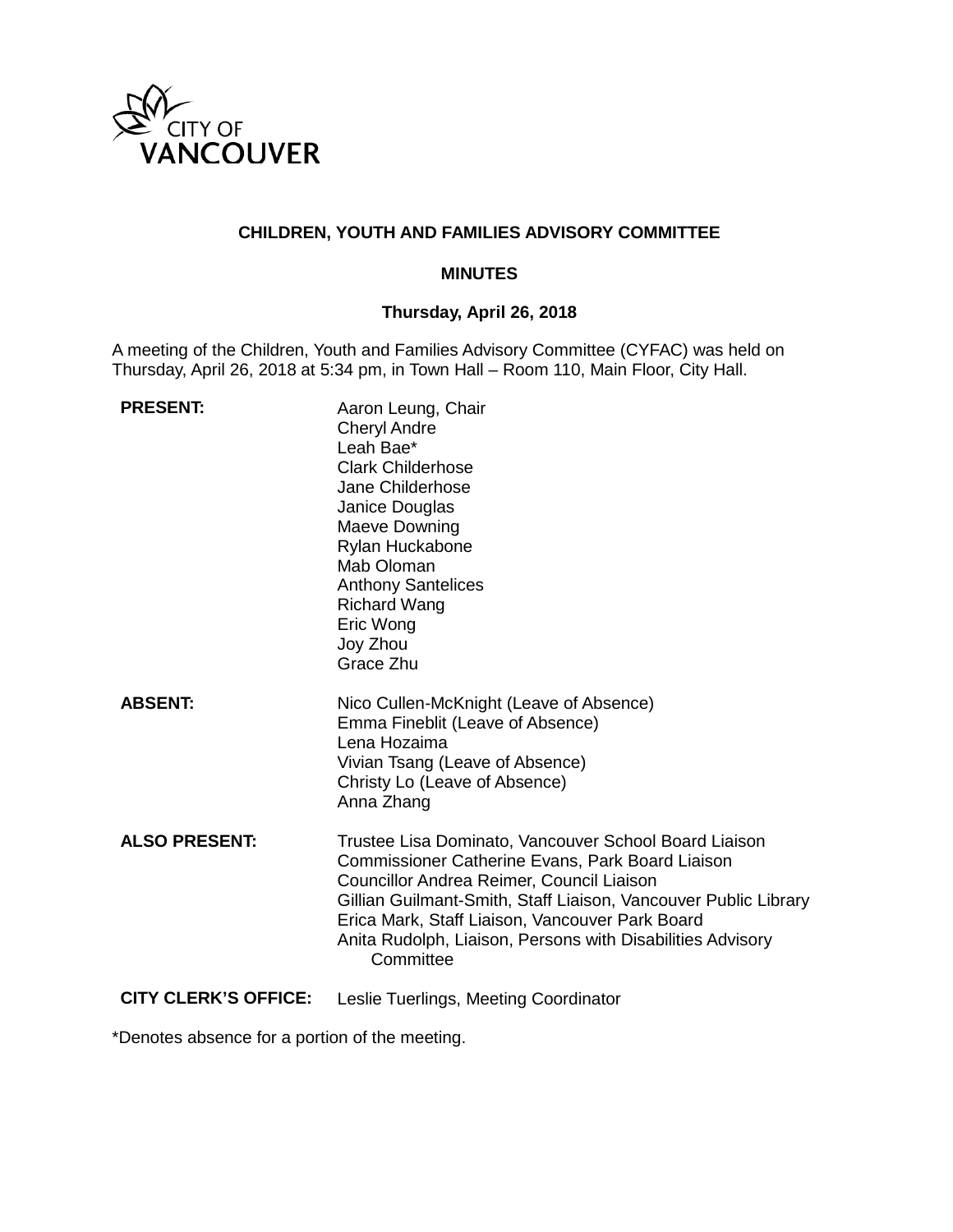#### **Approval of Minutes**

MOVED by Joy Zhou SECONDED by Mab Oloman

> THAT the minutes of the Children, Youth and Families Advisory Committee meeting held on January 11, 2018, be approved.

CARRIED UNANIMOUSLY

#### **Leave of Absence Requests**

MOVED by Cheryl Andre SECONDED by Joy Zhou

> THAT Nico Cullen-McKnight, Emma Fineblit, Christy Lo and Vivian Tsang be granted Leaves of Absence for this meeting.

CARRIED UNANIMOUSLY

#### **1. Introductions**

The Chair welcomed new committee members and roundtable introductions followed.

#### **2. High Density Family Housing Guidelines Update**

Eóin O'Connor, Planner, Housing Policy, and Edna Cho, Planner, Housing Policy provided an update on the guidelines for high density housing for families with children, and responded to questions.

Talk Vancouver survey on designing apartments for children: vancouver.ca/familyroom

#### **3. Single Use Disposable Items Update**

Andrew Martin, Planning Assistant, Solid Waste Strategic Services, and Katie O'Callaghan, Communications Coordinator, Public Engagement, provided an update on the single-use item reduction strategy, and responded to questions.

MOVED by Aaron Leung SECONDED by Janice Douglas

> THAT the Children, Youth and Families Advisory Committee support the Draft Single-Use Items Strategy; and

FURTHER THAT the Committee send a letter to Mayor and Council expressing its support.

#### CARRIED UNANIMOUSLY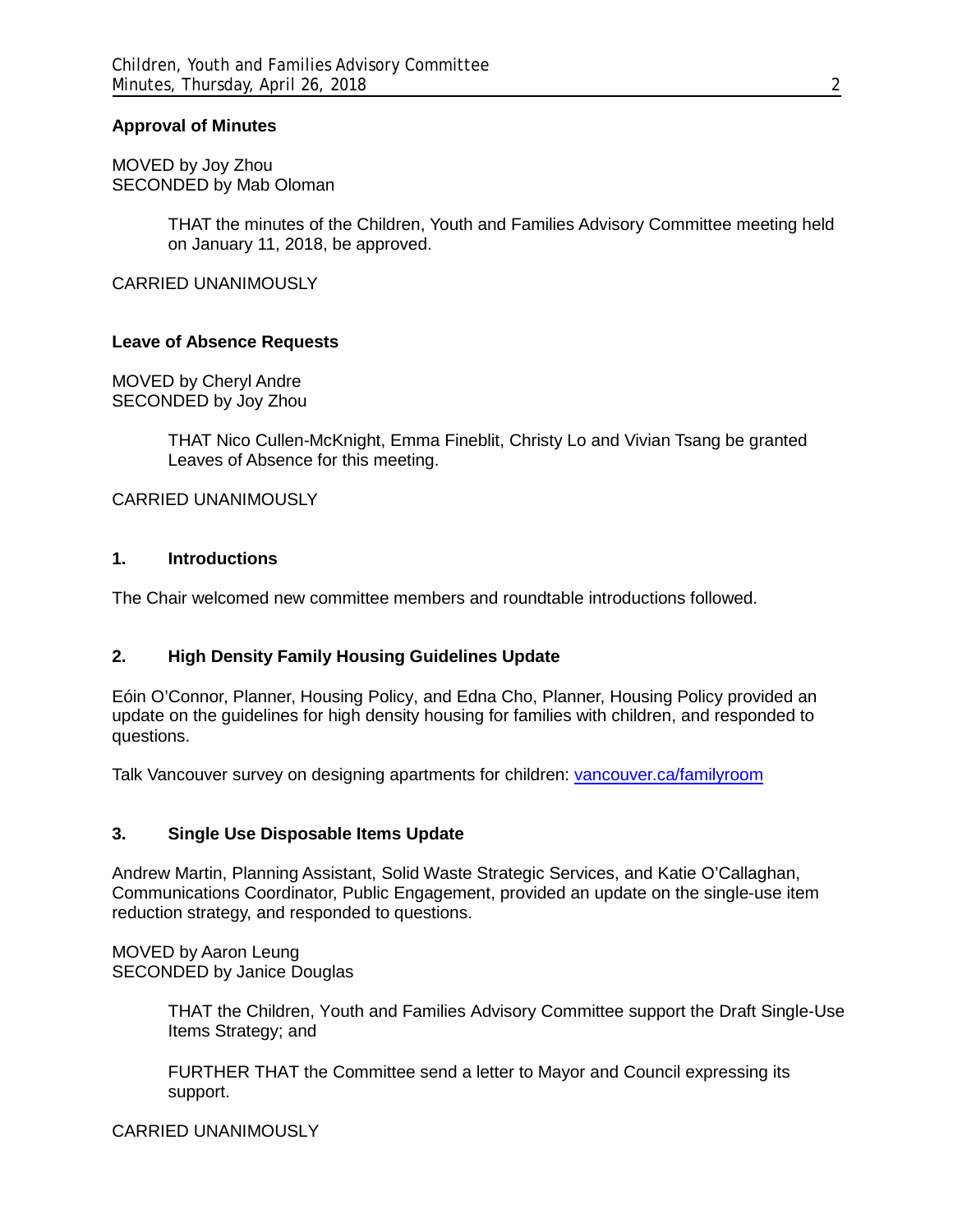# **4. Arbutus Greenway Update**

Akber Pabani, Project Engineer, Arbutus Greenway, and Danielle Enright, Planning Assistant, Arbutus Greenway, provided a presentation on the progress of the Arbutus Greenway project as well as an overview of next steps.

# **5. Vancouver School Board Budget Response**

The Committee to discussed a response to the Vancouver School Board's 2018-2019 Draft Operating Budget.

MOVED by Leah Bae SECONDED by Aaron Leung

- A. THAT the Children, Youth and Families Advisory Committee support the following stakeholder feedback, recommendations and concerns in regard to the School Board's 2018-2019 Draft Operating Budget:
	- a. Vancouver District Student Council's Stakeholder feedback;
	- b. Vancouver Elementary School Teachers Association's concerns regarding the reduction of Non-Enrolling Teachers (resources teachers, teacher-librarians, school counsellors);
	- c. Vancouver Elementary School Teachers Association's concerns regarding the reduction of Adult Education resources (reduction from six sites to two);
	- d. Vancouver Secondary Teachers Association's budget submission to the Vancouver Board of Education dated April 24, 2018.
- B. THAT the Children, Youth and Families Advisory Committee suggest that the Vancouver Board of Education consider the following to better support students and teachers and foster an inclusive and supportive learning environment:
	- a. Restore programs cut in previous years;
	- b. Advocate to the Minister of Education to provide increased funding for school supplies and improvements.
- C. THAT the Children, Youth and Families Advisory Committee send a letter to the Vancouver Board of Education in response to its initial 2018-2019 Draft Operating Budget expressing the concerns outlined in A to C above; and

FURTHER THAT the Children, Youth and Families Advisory Committee write a letter to the School Trustees in response to revisions made to the 2018-2019 Draft Operating Budget.

# CARRIED UNANIMOUSLY

(Mab Oloman, Anthony Santelices and Eric Wong abstained from the vote) (*Section 145.1 of the Vancouver Charter states "Where a member present at a meeting abstains from voting, they are deemed to have voted in the affirmative".)*